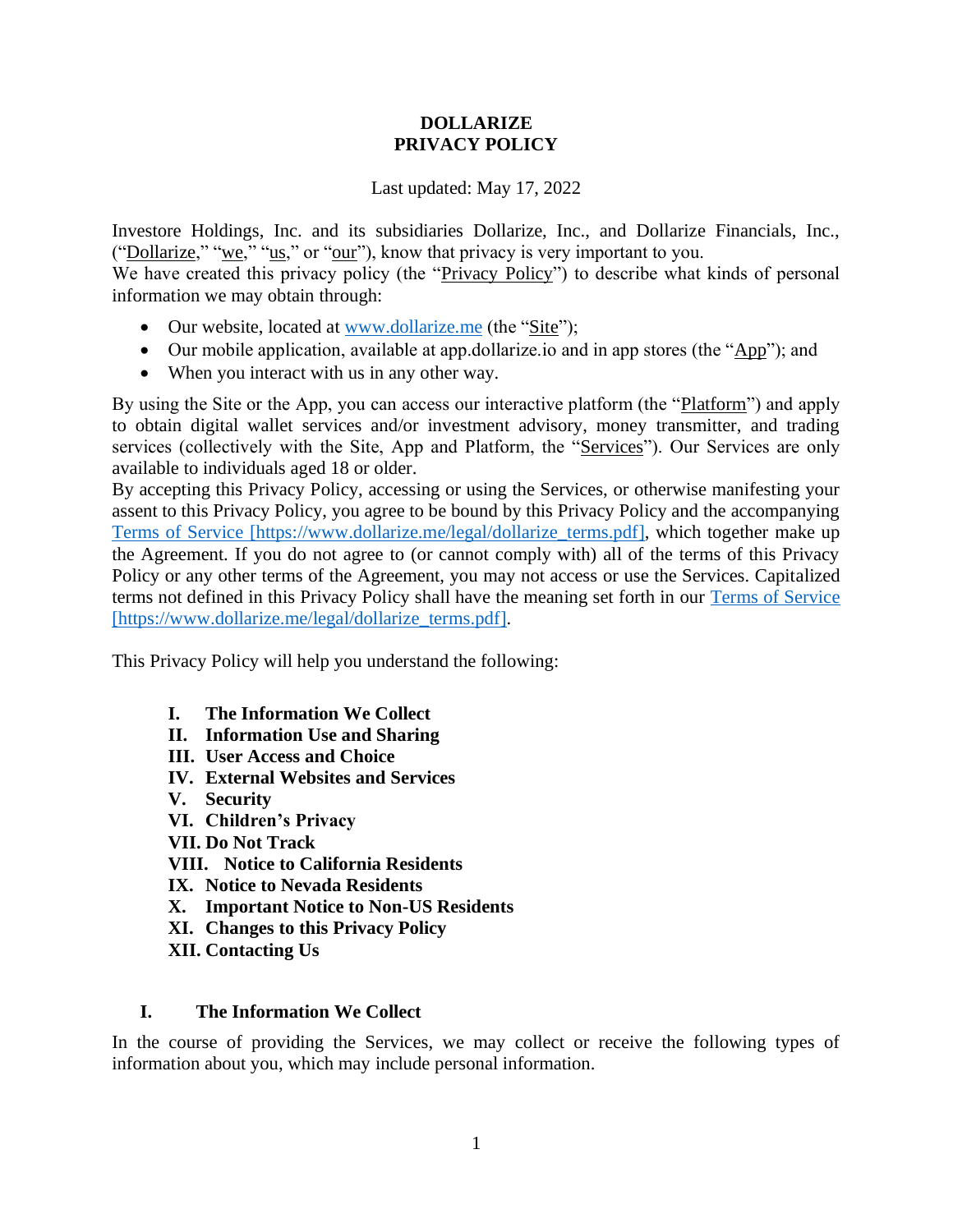#### **1. Contact Information**

We collect contact information through our Services, which typically includes your name, email address, phone number, and any information you provide in messages to us ("Contact Information"). We use Contact Information for purposes such as starting your application for a Dollarize Account, providing you with information about the Services, responding to your inquiries, sending you email alerts (including marketing emails), or providing you with the **Services** 

#### **2. Dollarize Account Information**

Dollarize offers a digital wallet application that allows you to store financial information, deposit funds, make transactions, transfer funds, and track payment histories on devices such as mobile phones and tablets ("Wallet Services"). You may obtain Wallet Services by opening a Digital Account, which requires that you provide information in addition to Contact Information such as date of birth, country of birth, nationality, passport numbers (or numbers associated with other government issued identification), a selfie, financial information, bank account and payment card details, account balance, and payments and similar information.

Dollarize also offers an investment advisory and trading application that allows you to invest in portfolios, ETFs, Stocks and Crypto ("Investment Services"). You may obtain Investment Services by opening one or more Investment Accounts, which requires that you provide information such as your date of birth, Social Security Number or Tax ID, education, gender, interests, photo, country of birth and country of your nationality, employment status, occupation, employer name and address, marital status, passport numbers (or numbers associated with other government issued identification), financial information such as bank account and payment card details, suitability information, personal income and other sources of funds, net worth, trusted contact information, account balance, credit scores, tax information and other information about your financial situation and risk preferences.

We may refer to Digital Accounts and Investment Accounts collectively as "Dollarize Accounts," and you as the "Account Owner" or our "Customer." If your application is approved, you will be required to enter into a Customer Agreement with Dollarize for your Dollarize Account(s). We reserve the right to accept or decline any application(s) for Dollarize Accounts in our sole and absolute discretion. If you have a Dollarize Account, or have taken steps to apply for one, you may review ou[r Regulation SP Privacy Notice](https://www.dollarize.me/legal/dollarize_regsp.pdf) [https://www.dollarize.me/legal/dollarize\_regsp.pdf] for a description of our processing and disclosure activities regarding the non-public personal information that we collect from and about you in connection with opening and servicing Dollarize Accounts.

#### **3. Information obtained automatically from your online activity**

When you visit the Site, or use the App or our Services, we may automatically collect certain information sent to us by your computer, mobile device, or any other device. This information may include the following:

Like most online services, we automatically receive standard technical information when you connect with the Services. We collect this information through browser cookies, pixels, web server logs, web beacons, and similar technologies. These features enable us to personalize your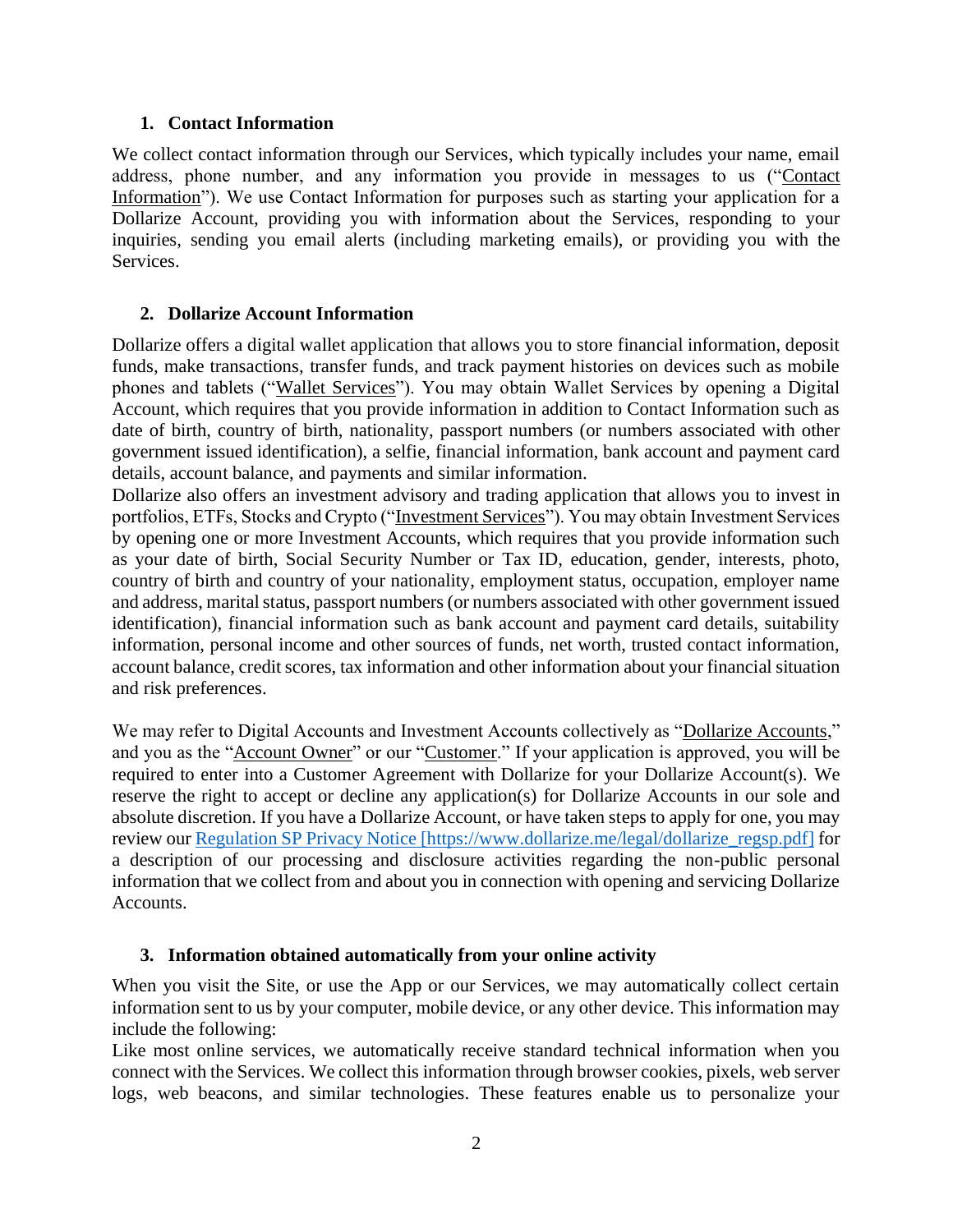experience with the Services, understand how you use them, maintain a persistent session, and improve and further develop the Services.

Cookies are small packets of data that a website stores on your computer's hard drive so that your computer will "remember" information about your visit. We use cookies to help us collect information and to enhance your experience using the Services. Specifically, we use cookies to authenticate users, personalize your experience when using the Services, analyze which features of the Services you use most frequently, and measure and optimize advertising and promotional effectiveness. To do this, we may use both session cookies, which expire once you close your web browser, and persistent cookies, which stay on your computer until you delete them. If you do not want the Services to place a cookie on your hard drive, you may be able to turn that feature off on your computer or mobile device. Please consult your internet browser's documentation for information on how to do this. However, if you decide not to accept cookies from us, the Services may not function properly. When the Services are made available to you through third-party sites, please be aware that these other sites maintain their own policies regarding cookies and the collection and use of information. You are responsible for reviewing those policies.

We also automatically collect other information when you use the Services, such as (i) information about the device from which you access the Services (i.e., the type of device, the advertising identifier ("IDFA" or "AdID"), the operating system and version (for example iOS, Android or Windows), your carrier and network type (WiFi, 3G, 4G, LTE); (ii) your IP addresses (which may consist of a static or dynamic IP address and will sometimes point to a specific identifiable computer or device); (iii) browser type and language; (iv) referring and exit pages and URLs; (v) date and time of access; (iv) the content you viewed; (v) the amount of time spent on particular pages; (vi) what features of the Services you use or visit; (vii) details of your purchases; (viii) click stream information; and (ix) precise geolocation.

We may also evaluate your computer, mobile phone, or other access device to identify any malicious software or activity that may affect the availability of the Services.

#### **4. Geolocation information**

To provide access to the Services while you are using an electronic device, we automatically collect geolocation information from your mobile device, your wireless carrier, or certain thirdparty service providers ("Geolocation Information"). Collection of such Geolocation Information occurs only when the Services are running on your mobile device. You may control the collection of Geolocation Information through the user settings on your device. You may decline to allow us to collect such Geolocation Information, in which case we may not be able to provide certain Services to you. Please be sure to manage your mobile device and privacy preferences on the Platform on an ongoing basis.

#### **5. Information obtained from other sources, including our social media pages**

We may collect Personal Information from the Owners of Dollarize Accounts and visitors to our Site and Apps. We may also collect your Personal Information when you visit, use, or access the Services from third-party websites or apps. We will do so in accordance with the terms of use and privacy policies of the third-party websites and apps, and applicable law. This includes our social media pages on third-party services such as Facebook, Instagram, Twitter, and LinkedIn. For example, we may collect the information you shared on our social media pages through an application or form, which will have a link to this Privacy Policy. Personal Information may also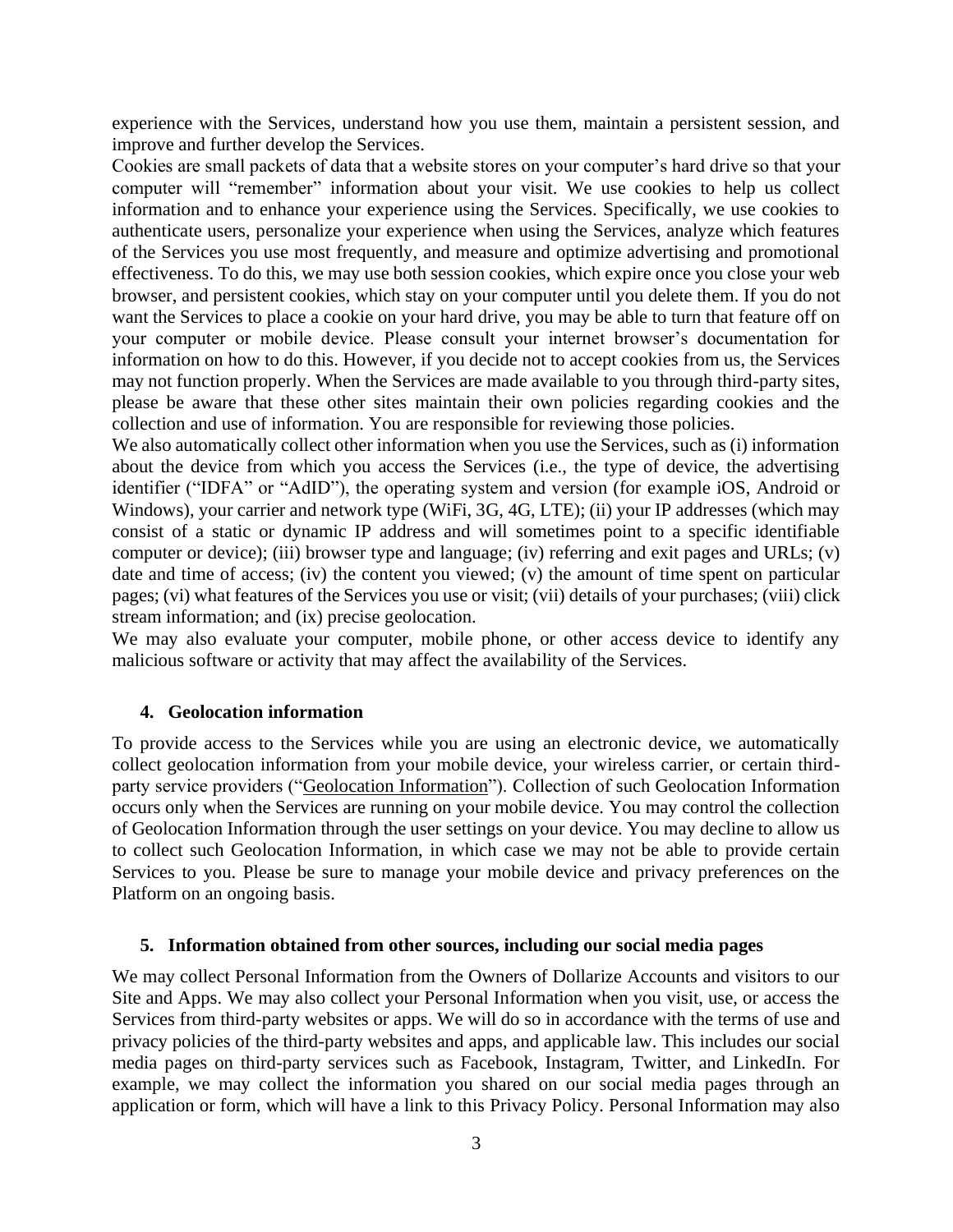be collected by the third-party social media sites that host our social media pages. These sites may provide aggregate information and analysis to us about their visitors' use of our social media pages. This allows us to better understand and analyze our user growth, general demographic information about the users of these pages, and interaction with the content that we post. This Privacy Policy does not cover Personal Information collected by such third-party social media sites. For more information on their privacy and security practices please review the privacy policies and terms of use on their respective websites.

### **6. Information obtained from third-party analytics services**

We use third-party analytics services (such as Google Analytics and Smartlook) to evaluate your use of the Services, compile reports on activity, collect demographic data, analyze performance metrics, collect and evaluate other information relating to the Services and mobile and internet usage. These third parties use cookies and other technologies to help analyze and provide us the data. By accessing and using the Services, you consent to the processing of data about you by these analytics providers in the manner and for the purposes set out in this Privacy Policy. The information used by such analytics services is generally at the aggregate level. Google may associate such data with visitation information collected from the Site and/or the App. Smartlook's qualitative website and mobile app analytics also include, but are not limited to, visitor recordings (user replay), automatic event tracking, conversion funnels, and heatmaps for websites. For more information on these third parties, including how to opt out from certain data collection, please visit the sites below. Please be advised that if you opt out of any service, you may not be able to use the full functionality of the Services.

- o For Google Analytics, please visit: <https://support.google.com/analytics/answer/6004245?hl=en> and <https://tools.google.com/dlpage/gaoptout>
- o For Smartlook, please visit:<https://www.smartlook.com/opt-out/>

## **II. Information Use and Sharing**

We use and share your Personal Information as set forth below:

- To analyze Site and App usage and improve the Services;
- To deliver to you any administrative notices, money alerts, and communications relevant to your use of the Services;
- To fulfill your requests for certain products and services;
- For market research, project planning, troubleshooting problems, and detecting and protecting against error, fraud, or other criminal activity;
- To third-party contractors and service providers that provide services to us in the operation of our business including servicing Dollarize Accounts and providing the Services such as broker/dealers, digital account service providers, brokerage services, custodial services, administrators, payment processors, customer service organizations, IT and cloud service providers, among others;
- To enforce our Terms of Service:
- To disclose aggregated, anonymous, user statistics and other information to (i) affiliates, agents, business partners, and other third parties; (ii) describe the Services to current and prospective business partners; and (iii) other third parties for lawful purposes;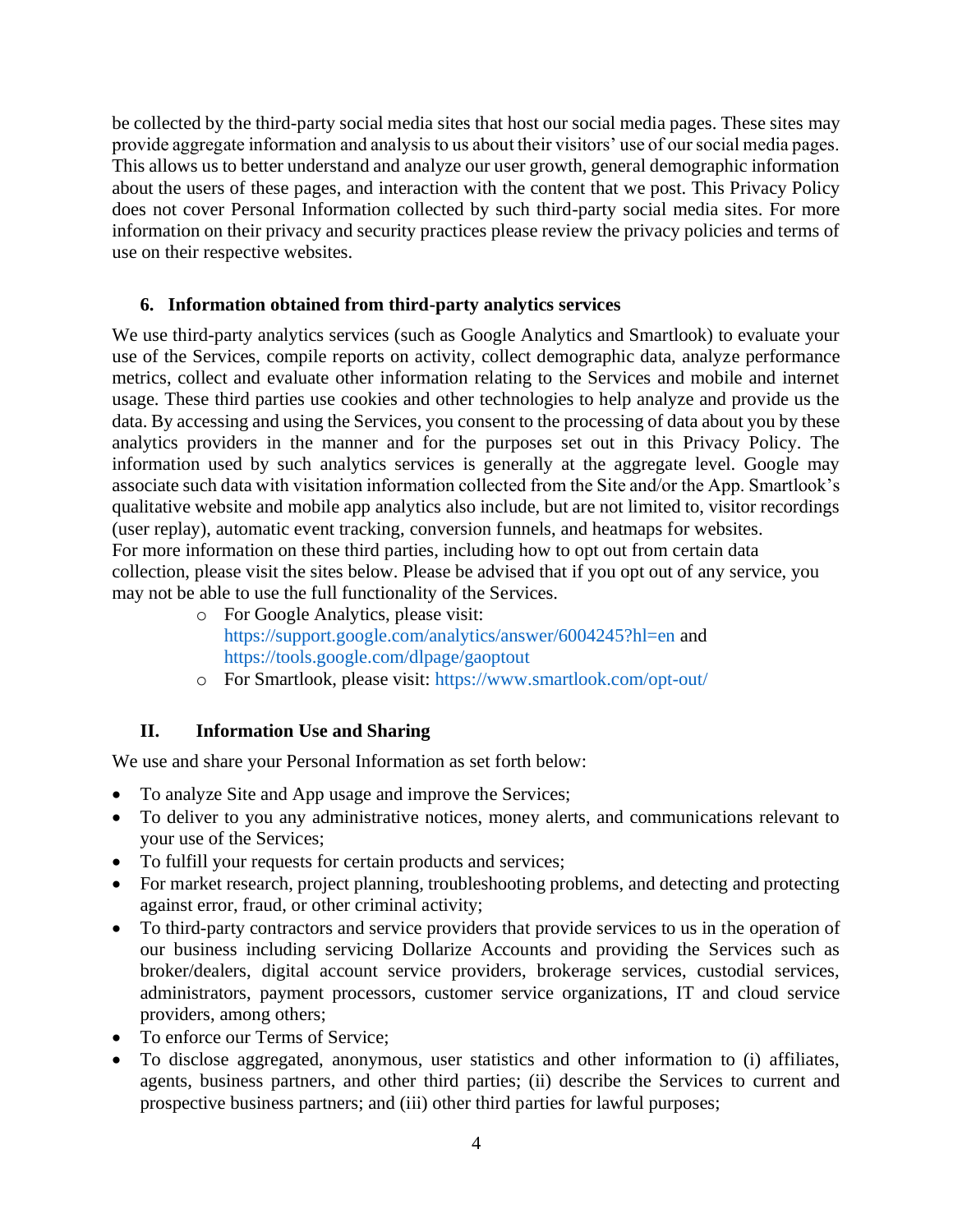- To receive assistance from third-party advertisers and remarketers for the purpose of tailoring, analyzing, managing, reporting, and optimizing advertising you see on the Site, the App, and elsewhere;
- To share some or all of your information with our parent company and affiliates;
- As required by law, such as to comply with a subpoena, or similar legal process, and when we believe in good faith that disclosure is necessary to protect our rights, protect your safety or the safety of others, investigate fraud, or respond to a government request;
- As we develop our businesses, we may be involved in a corporate sale, merger, reorganization, sale of assets, dissolution, investment, or similar corporate event and we expect that your Personal Information will be part of the transferred assets; and
- Otherwise, with your consent.

We will take reasonable measures to require that any party receiving any of your Personal Information from us undertakes to: (i) retain and use such information only for the purposes set out in this Privacy Policy; (ii) not disclose your personal information except with your consent, as permitted by law, or as permitted by this Privacy Policy; and (iii) generally protect the privacy of your Personal Information.

## **III. User Access and Choice**

If the Personal Information on file for you changes, or if you no longer desire our Services, you may correct or update it by making the change in your Dollarize Account, or by contacting us as set forth in Section XII of this Privacy Policy.

You may manage your receipt of marketing and non-transactional communications by clicking on the "unsubscribe" link located on the bottom of any of our marketing emails. Please note that Dollarize Account Owners cannot opt out of receiving transactional e-mails related to their Dollarize Accounts. If you are part of our text messaging program, you can opt out of receiving marketing and non-transactional messages by texting "STOP" in response.

We will use commercially reasonable efforts to process such requests in a timely manner. You should be aware, however, that it is not always possible to completely remove or modify information in our databases. We will retain and use your information as necessary to comply with our legal and/or regulatory obligations, resolve disputes, and enforce our agreements.

## **IV. External Websites and Third Parties**

Certain Services offered through the Platform are provided by independent third parties, including Circle Internet Financial, LLC ("Circle") and Nexo Financial LLC ("Nexo Financial").

Brokerage and custodial services for Investment Accounts are provided by Alpaca Securities, LLC ("Alpaca Securities"). Trading services for cryptocurrency are provided by Alpaca Crypto, LLC ("Alpaca Crypto"). Alpaca Securities and Alpaca Crypto (collectively, "Alpaca") are not affiliated with Dollarize or Dollarize Financial. Alpaca does not make recommendations or offer investment, financial, legal or tax advice.

Unless explicitly stated otherwise, our Privacy Policy addresses only our use and disclosure of information we collect from and/or about you in your interactions with Dollarize. If you disclose information to third parties, the use and disclosure restrictions contained in this Privacy Policy will not apply, as we do not control the privacy policies of such third parties, nor are we subject to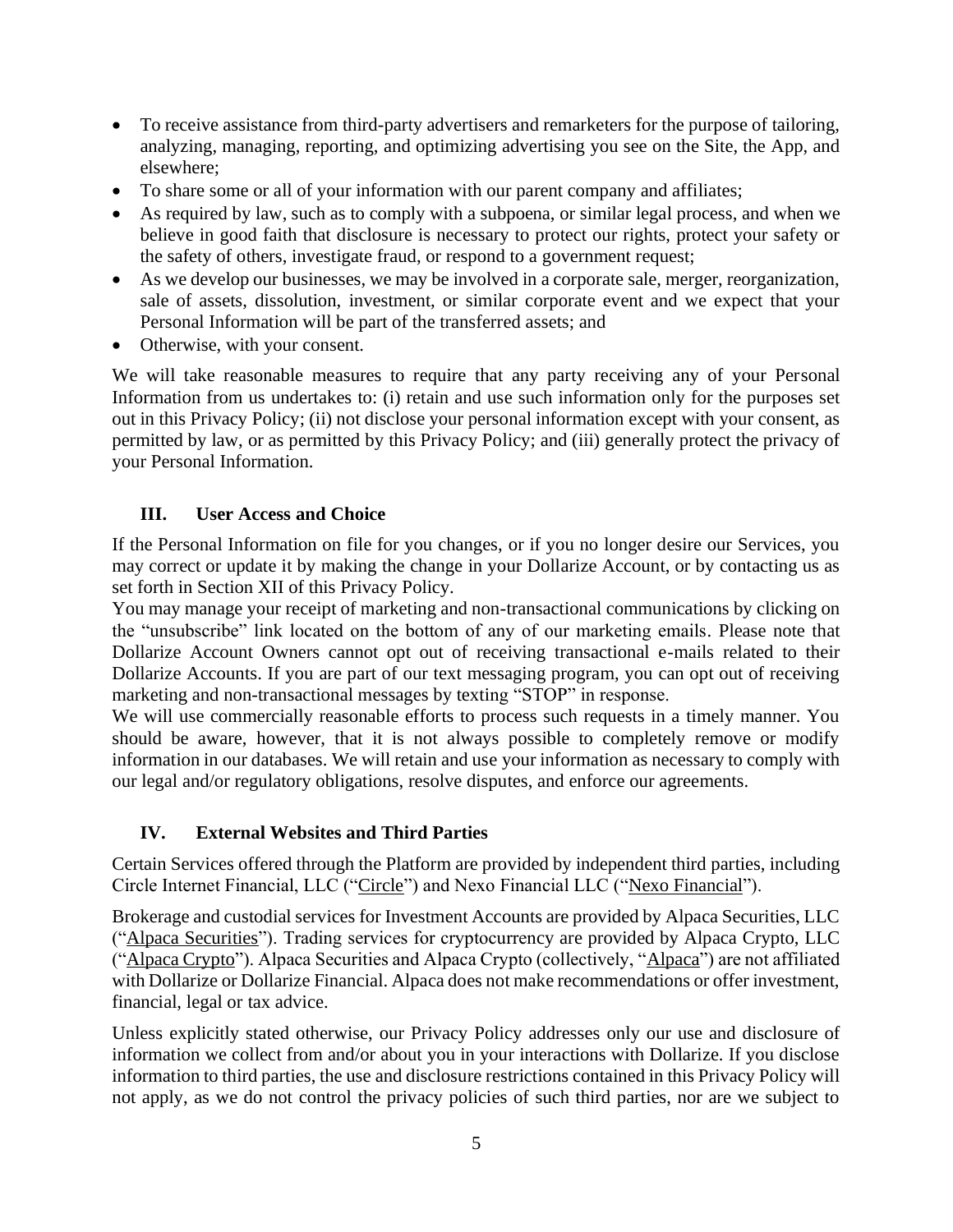them. For more information on the privacy practices of the above-mentioned third parties, please go to:

- Alpaca Securities: [https://files.alpaca.markets/disclosures/privacy\\_notice.pdf](https://files.alpaca.markets/disclosures/privacy_notice.pdf)
- Alpaca Crypto: <https://s3.amazonaws.com/files.alpaca.markets/disclosures/PrivacyPolicy.pdf>
- Circle:<https://www.circle.com/en/legal/privacy-policy>
- Nexo Financial:<https://nexo.io/privacy-policy>

The Site may also contain links to other third-party websites ("Linked Sites"). We have no control over the privacy practices or the content of any of our business partners, advertisers, sponsors, or other websites to which we provide links. As such, we are not responsible for the content or the privacy policies of those Linked Sites. You should check the applicable third-party privacy policy and terms of use when visiting any other websites.

### **V. Security**

We follow commercially reasonable and generally accepted standards to protect the Personal Information submitted to us, both during transmission and once we receive it. Please understand, however, that no method of transmission over the internet, or method of electronic storage, is 100% secure. Therefore, we cannot guarantee its absolute security. If you have any questions about security regarding our Services, please contact us.

## **VI. Children's Privacy**

Our Services are only available to individuals aged 18 or older, and we do not knowingly collect Personal Information from any person under the age of 18. If an individual under the age of 18 has provided us with Personal Information, a parent or guardian of that child may contact us and request that such information be deleted, and we will endeavor to delete that information from our databases.

## **VII. Do Not Track**

As discussed above, third parties such as advertising networks and analytics providers may collect information about your online activities over time and across different websites when you access or use the Services. Currently, various browsers offer a "Do Not Track" option, but there is no standard for commercial websites. At this time, we do not monitor, recognize, or honor any optout or do not track mechanisms, including general web browser "Do Not Track" settings and/or signals.

#### **VIII. Notice to California Residents**

Pursuant to Section 1798.83 of the California Civil Code, residents of California have the right to obtain certain information about the types of personal information that companies with whom they have an established business relationship (and that are not otherwise exempt) have shared with third parties for direct marketing purposes during the preceding calendar year, including the names and addresses of those third parties, and examples of the types of services or products marketed